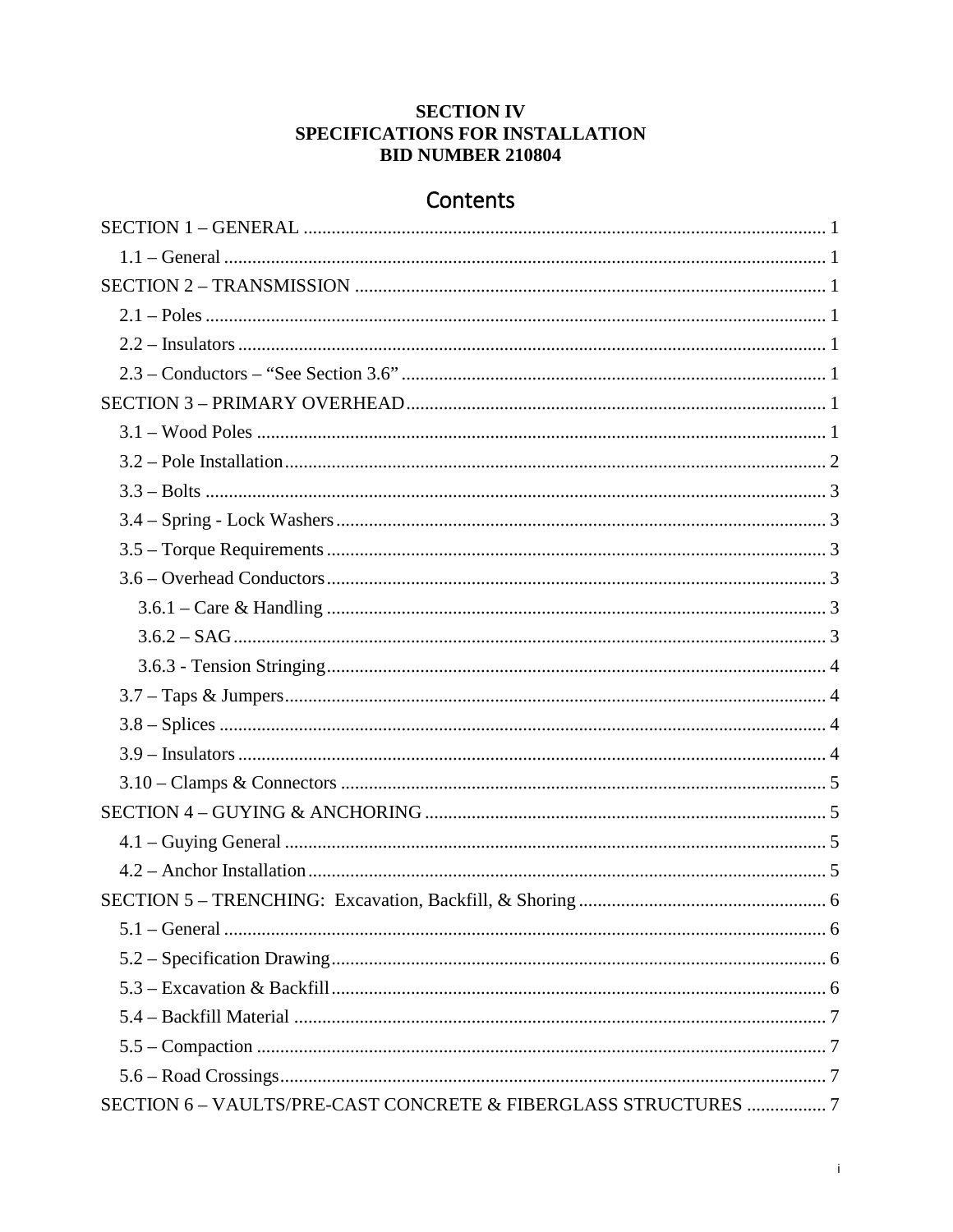| 8.2 – Transformers & Line Devices: See construction assembly drawings for details 10        |  |
|---------------------------------------------------------------------------------------------|--|
|                                                                                             |  |
|                                                                                             |  |
|                                                                                             |  |
|                                                                                             |  |
| 9.3 - Pad mounted transformers, primary pedestals, equipment cabinet, & vaults (See Drawing |  |
|                                                                                             |  |
|                                                                                             |  |
|                                                                                             |  |
|                                                                                             |  |
|                                                                                             |  |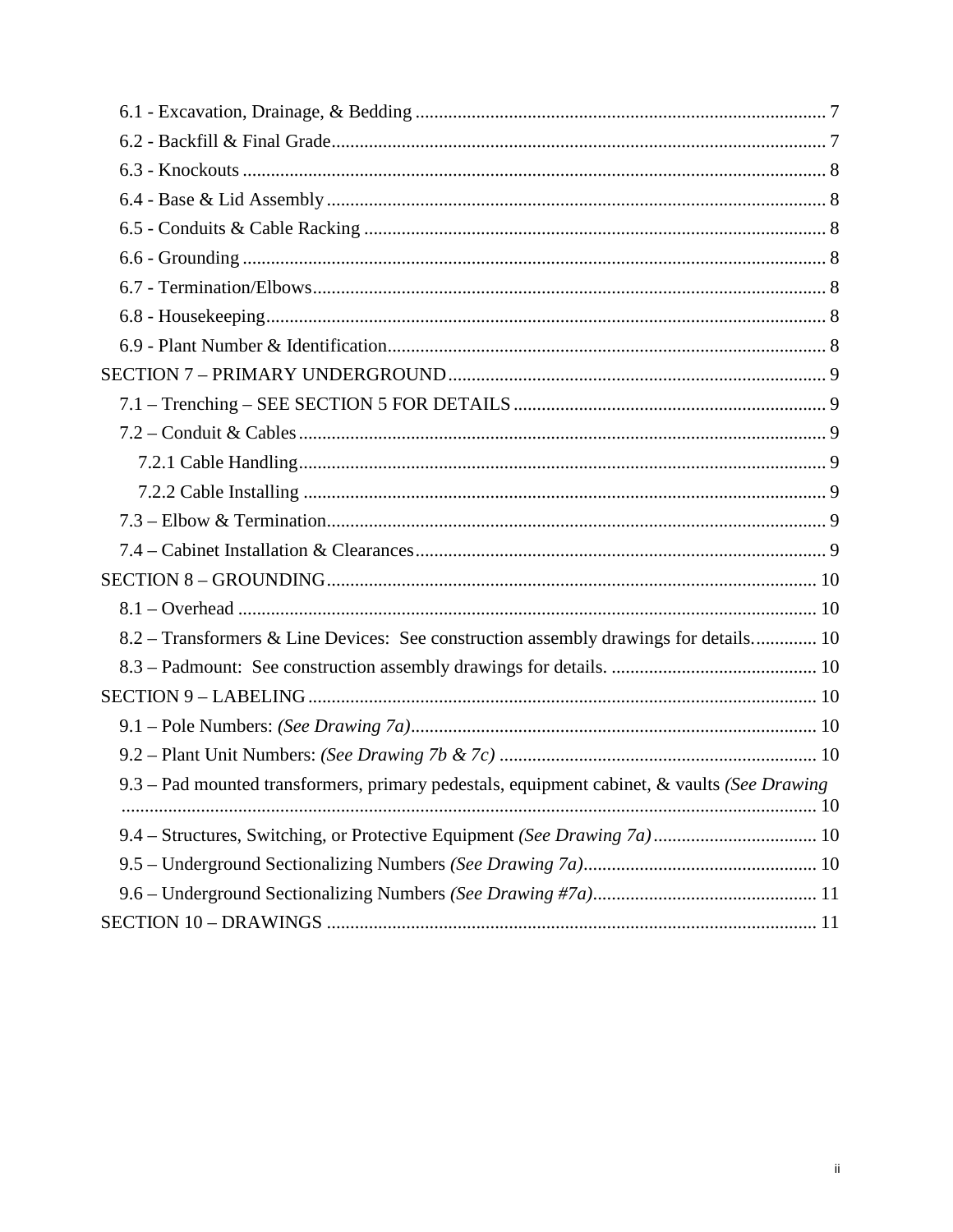### <span id="page-2-0"></span>**SECTION 1 – GENERAL**

### <span id="page-2-1"></span>**1.1 – General**

All construction practices shall meet the provisions of the Washington state electrical constructions code, the national electric safety codes and all regulations governed by federal, state, county and district regulatory bodies.

The following construction practices are general guidelines only as they do not cover every possible situation and/or "one of a kind" installations. Consult with District Engineer and all necessary specifications prior to installation.

All construction work shall be done in a thorough and workmanlike manner, in accordance with the unit specification drawings and specifications.

Poles, guys, pads, vaults, or other structures shall be placed in locations determined by the Engineer and staked by the Engineer, as shown on the drawings and structure lists. Poles, guys, etc. shall not be erected in any other location without prior approval of the Engineer.

The Contractor shall be responsible to ensure correct horizontal and vertical locations of the electrical and communications facilities. Before excavation for poles, guys or other structures begins, at least two offset reference points shall be set to preserve the exact location of the original stake.

#### <span id="page-2-2"></span>**SECTION 2 – TRANSMISSION**

#### <span id="page-2-3"></span>**2.1 – Poles**

For wood poles, See Section 3.1.0. For fiberglass poles see manufacture specifications.

#### <span id="page-2-4"></span>**2.2 – Insulators**

Care shall be exercised in handling and erecting insulators and in assembling suspension units to ensure that all cotter keys are in place.

Transmission structures shall have five (5) 10-inch bells per suspension string unless otherwise specified.

### <span id="page-2-5"></span>**2.3 – Conductors – ["See Section 3.6"](#page-4-6)**

#### <span id="page-2-6"></span>**SECTION 3 – PRIMARY OVERHEAD**

### <span id="page-2-7"></span>**3.1 – Wood Poles**

In distributing poles, extra-heavy, choice, close-grained poles shall be reserved for angles, crossings, and deadends.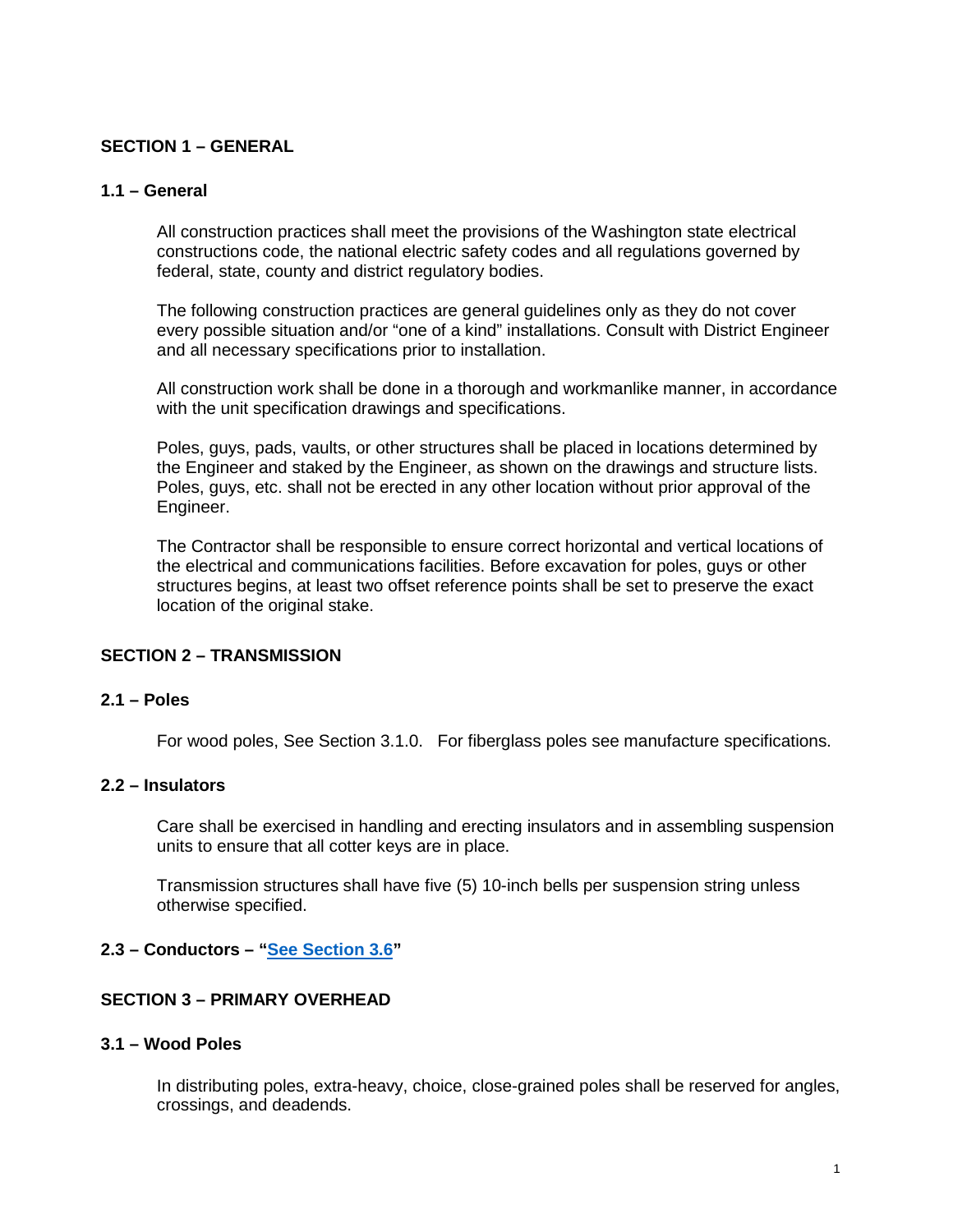# <span id="page-3-0"></span>**3.2 – Pole Installation**

| Pole Length (Feet) | <b>Setting Depth (Feet)</b> |
|--------------------|-----------------------------|
| 35                 | 6.0                         |
| 40                 | 6.0                         |
| 45                 | 6.5                         |
| 50                 | 7.0                         |
| 55                 | 7.5                         |
| 60                 | 8.0                         |
| 65                 | 8.5                         |
| 70                 | 9.0                         |
| 75                 | 9.5                         |
| 80                 | 10.0                        |
| 85                 | 10.5                        |
| 90                 | 11.0                        |
| 95                 | 11.0                        |
| 100                | 11.0                        |

The minimum setting depths for poles shall be as follows:

Pole holes shall be approximately 8 inches larger than the butt diameter of the pole, and shall be at least as large at the bottom as at the top.

All poles shall be set in alignment, except on line angles, and plumb. At line angles, where suspension construction is used, poles shall be offset on the bisector of the angle so that conductors will hang directly over the point of intersection or in line with the tangent in both directions. All poles shall be plumb after conductors are strung. The pole sweep, if any, shall be in the plane of the line.

In backfilling, holes shall be thoroughly tamped the full depth. Backfill shall be banked up around each pole. After completion of the job, holes shall be inspected and any settlement refilled.

At all pole locations, imported selected backfill is required. Backfill material to be approved by District Representative. All water standing in pole holes shall be removed before setting and tamping poles. If dirt that was removed from hole is too wet, imported select material shall be used as backfill. Backfill shall be free from sod, grass, weeds, and all other similar organic materials. Backfill shall be tamped to a dry density not less than the natural in-place dry density of the surrounding earth and thoroughly tamped the full depth. Earth shall be banked up around each pole. After completion of job, holes shall be inspected and any settlement refilled.

The tops of poles shall not be cut except under very exceptional conditions and upon approval of the Engineer. Under no circumstances shall the butt of any pole be cut.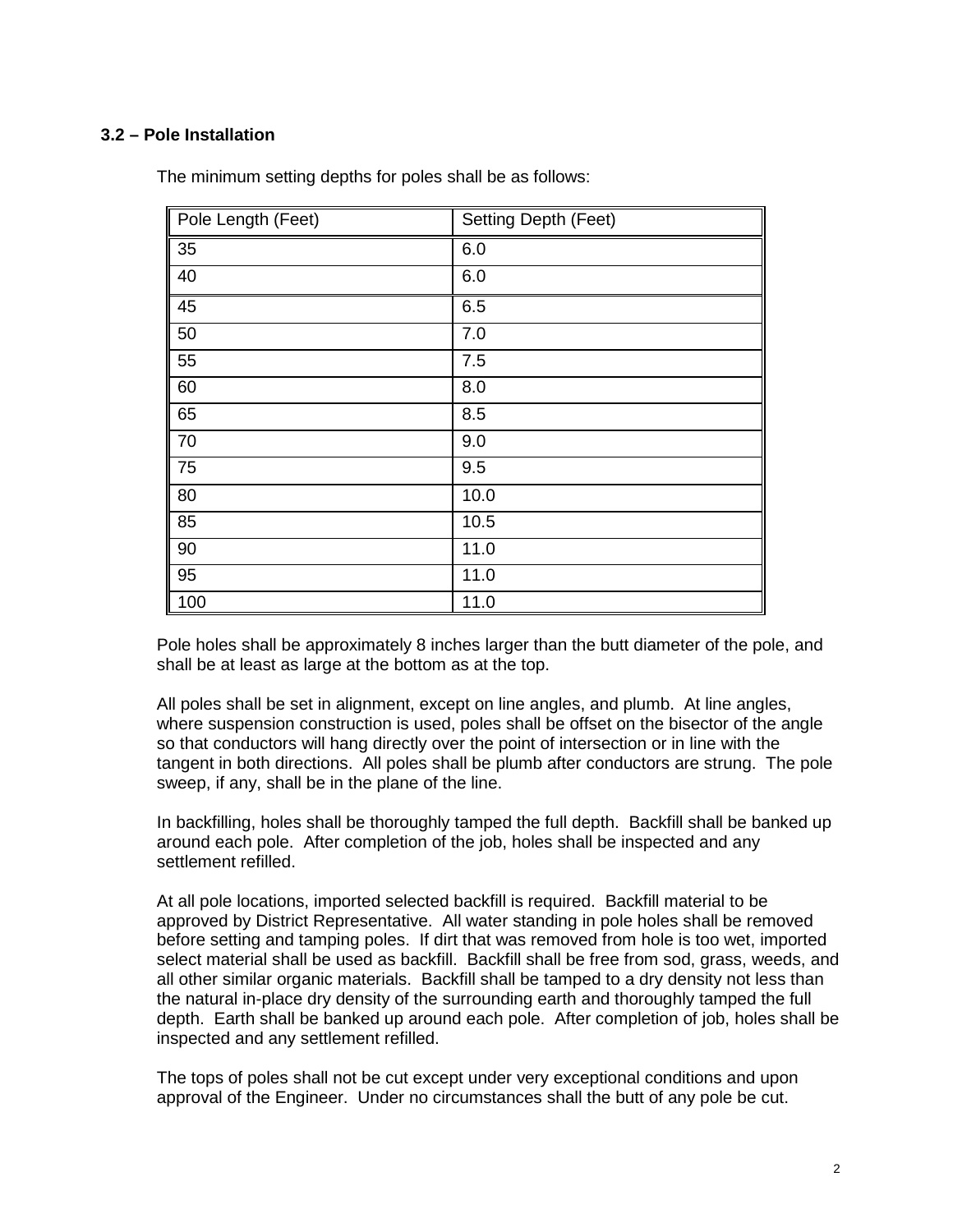All unused holes in wood poles shall be plugged, using treated wood dowel pins. For holes in used poles where the hole has been enlarged, the hole will be treated with preservative compound.

All wood poles shall be treated and wrapped before backfilling and tamping. Install "pole toppers" according to manufacturer's instructions on all wood poles to be reinsulated.

# <span id="page-4-0"></span>**3.3 – Bolts**

Pole-through bolts must be of proper length. (Lengths shown on Drawings are for maximum conditions.) Through bolts, when installed in the structure, shall extend at least 1/2-inch and not more than 2-1/2 inches beyond the nuts. No cutting of any bolt shall be allowed.

### <span id="page-4-1"></span>**3.4 – Spring - Lock Washers**

A lock washers shall be installed with each nut, eye-nut, or other fastener on all bolts or threaded hardware such as insulator pins, upset bolts, double arming bolts, etc.

# <span id="page-4-2"></span>**3.5 – Torque Requirements**

Hardware and bolts shall be securely installed and tightened to a degree that fully compresses, but does not deform, spring washers. Hardware that does not require the use of spring washers shall be tightened to a degree that ensures mounting of clips, brackets or other components.

### <span id="page-4-3"></span>**3.6 – Overhead Conductors**

<span id="page-4-6"></span>Installation of conductors and accessories shall be done in accordance with manufacturer's recommendations.

Conductors may be strung by either conventional or tension stringing as specified by District Engineer.

<span id="page-4-4"></span>3.6.1 – Care & Handling

- Care shall be exercised to avoid kinking, twisting, or abrading the conductor or overhead ground wire in any manner. Conductors or overhead ground wires shall not be trampled on, run over by vehicles, or dragged over sharp objects. The wire on each reel shall be inspected for cuts, kinks, or other injuries. Injured portions or crooked or imperfect splices in either the conductor or overhead ground wire shall be cut out and the wire re-spliced.
- Conductors and overhead ground wires shall be pulled over suitable rollers or stringing blocks properly mounted on the pole or cross arm to prevent binding while stringing.
- Installation of conductors and accessories shall be done in accordance with manufacturer's recommendations.

<span id="page-4-5"></span> $3.6.2 - SAG$ 

• Conductors and overhead ground wires shall be sagged in accordance with sag and tension charts or tables furnished by District Representative. The sag of all conductors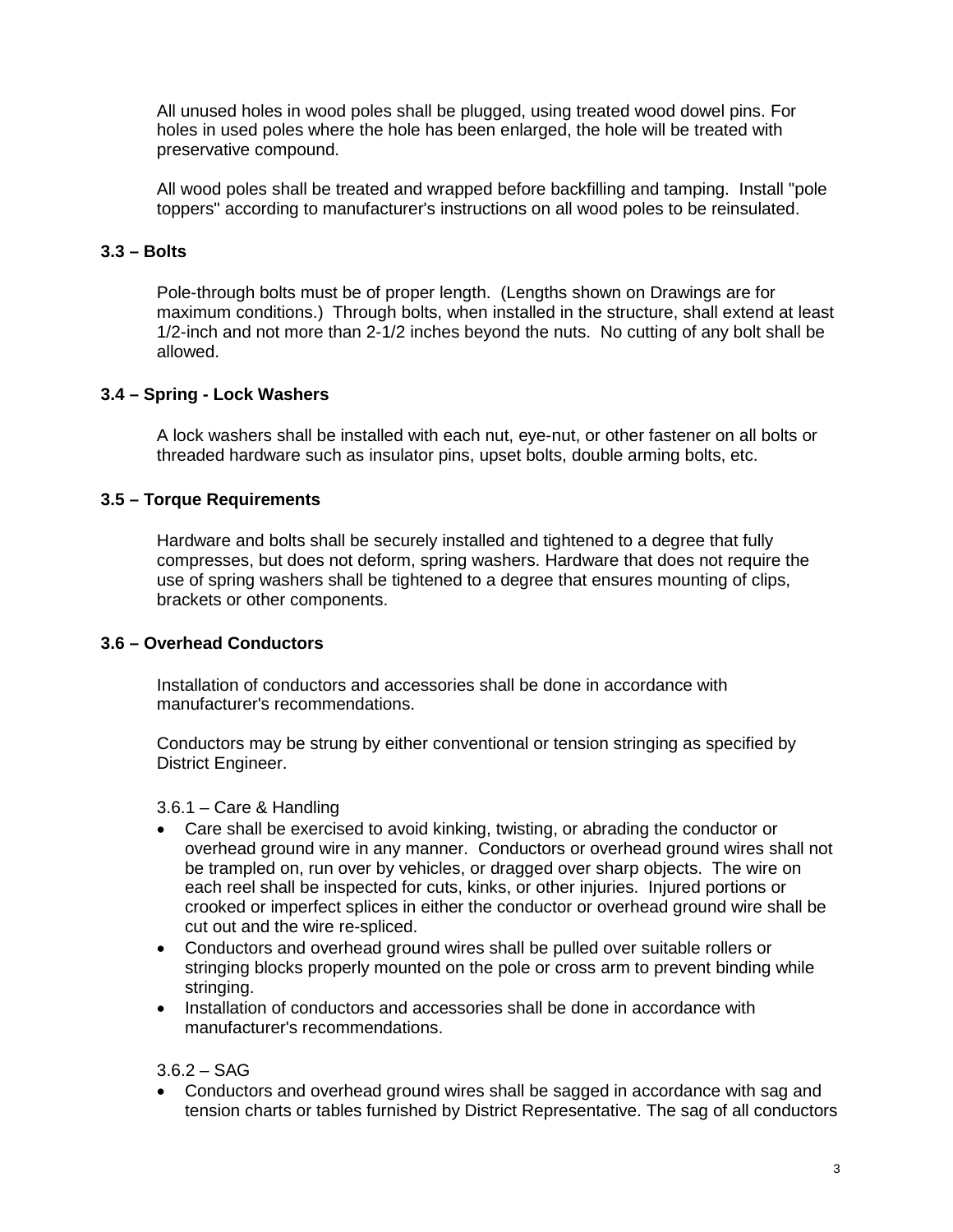after stringing shall be in accordance with the conductor manufacturer's recommendations, except that a maximum increase of three (3) inches of the specified sag in any span will be acceptable; provided, however, that required clearances are obtained; under no circumstances will a decrease in the specified sag be allowed. (*See Drawings 1a, 1b, and 1c for minimum clearance requirements per District, State and NESC regulations*) Sagging by sighting between targets or use of "dynamometer" is recommended. For existing conductors, the existing sag and tension shall be maintained.

• The air temperature at the time and place of the stringing shall be determined by a certified etched-glass thermometer. The temperature at which the conductor is sagged in and the spans in which sags are measured shall be recorded and the information given to District Engineer.

#### <span id="page-5-0"></span>3.6.3 - Tension Stringing

• Conductors may be strung by controlled-tension method, using neoprene-lined (or approved equal) double bull-wheel type tension stringing equipment. The equipment shall have groove sizes that will in no way damage the conductor. It shall be of a type capable of maintaining preset tensions and pulling speed. Sufficient continuous tension shall be maintained to keep conductors clear of ground or obstructions that could damage conductor or that could be damaged by conductor. Sheaves shall be designed and used so that the pulling line does not damage the sheaves or deposit foreign matter in the liner that may damage the conductor or cause foreign matter to be deposited on the conductor.

### <span id="page-5-1"></span>**3.7 – Taps & Jumpers**

Jumpers and other leads connected to line conductors shall have sufficient slack to allow free movement of the conductors. Where slack is not shown on the Drawings, it will be provided by at least two (2) bends in a vertical plane, or one in a horizontal plane, or the equivalent. In areas where Aeolian vibration occurs, special measures to minimize the effects of jumper breaks shall be used as specified.

All leads on equipment such as transformers, reclosers, etc. shall be a minimum of #6 copper conductivity. Aluminum jumpers shall not be used to connect to an unplated bronze terminal.

All bolted connections to equipment (cutouts, reclosers, regulators, sectionalizers, etc.) shall be made with copper jumper of the equivalent size as the load size conductor.

### <span id="page-5-2"></span>**3.8 – Splices**

There shall not be more than one splice per conductor in any span, and no splice shall be located within 10 feet of the conductor support.

#### <span id="page-5-3"></span>**3.9 – Insulators**

Care shall be exercised in handling and erecting insulators and in assembling suspension units to ensure that all cotter keys are in place.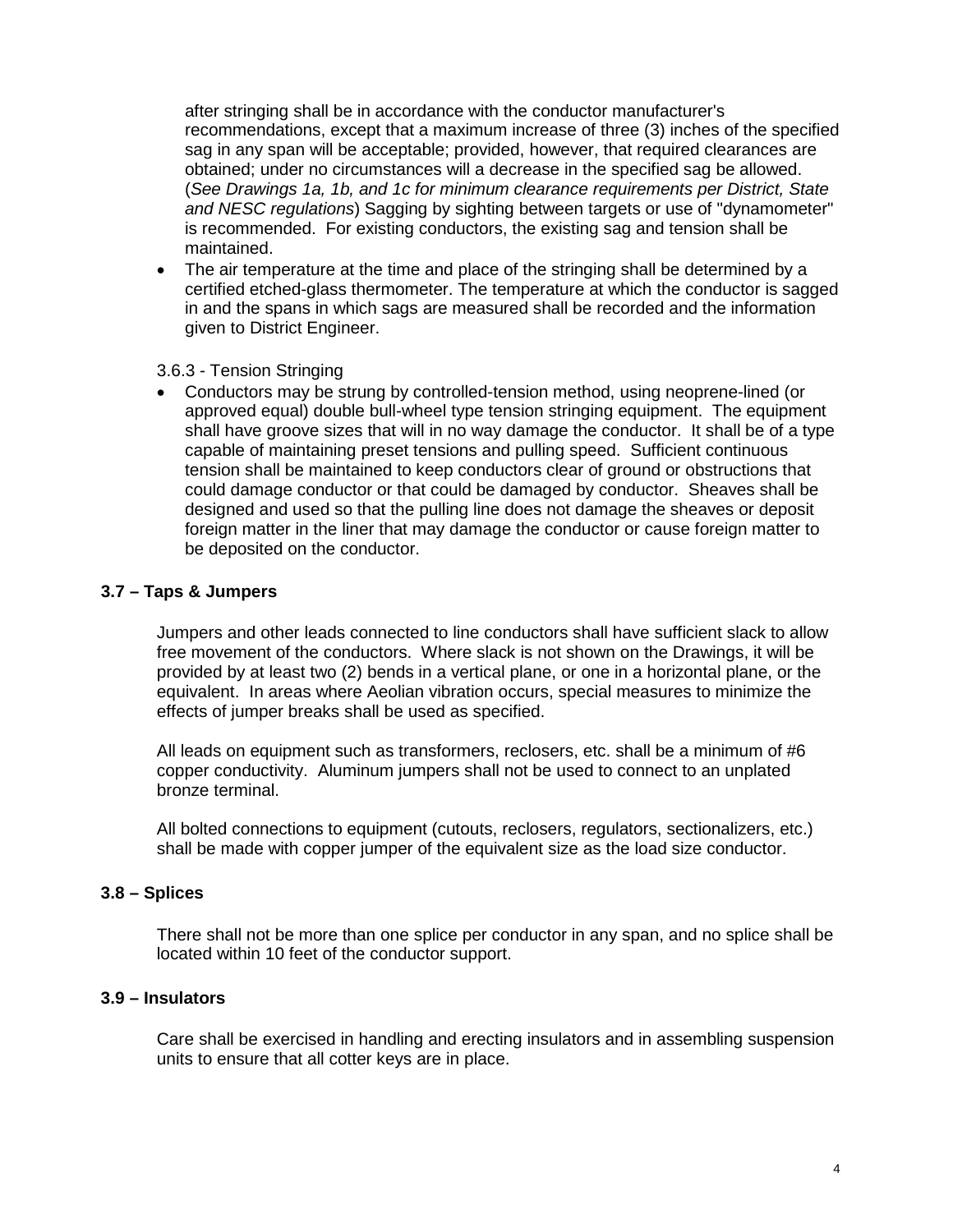With pin-type insulators, the conductors shall be tied in the top groove of the insulator on tangent poles and on the side of the insulator away from the strain at angles. Pin-type insulators shall be tight on the pins; and on tangent construction, the top groove must be in line with the conductor after tying in.

# <span id="page-6-0"></span>**3.10 – Clamps & Connectors**

Utmost care shall be exercised in installing parallel groove clamps. The contact surface of the clamp and the wire shall be clean and bright. A steel brush shall be the principal cleaning medium. These same precautions for cleaning shall apply to the conductor before splicing.

All jumpering to existing lines shall be accomplished with the existing line energized, except where prior arrangements are made with District Engineer/Supervisor in charge.

Ampact®-type connectors shall be used for all jumper connections unless otherwise specified.

# <span id="page-6-1"></span>**SECTION 4 – GUYING & ANCHORING**

# <span id="page-6-2"></span>**4.1 – Guying General**

- Guys shall be installed in locations specified by District Engineer. Points of attachment to poles shall be as shown on Construction Drawings.
- Guys shall be installed before conductors or overhead ground wires are strung.
- A 1:1 slope for guy leads is recommended for deadend structures.
- Guying assemblies include down, span and sidewalk types. A push brace consisting of a pole and attached fittings may be used in place of tension wire guying only where tension guying is impossible by reason of location or rights-of-way.
- A guy marker shall be used on all down guys exposed to vehicular or pedestrian traffic.
- Re-tension guys where guy insulators installed, and install new guy guards if existing guards are damaged.

# <span id="page-6-3"></span>**4.2 – Anchor Installation**

Holes for anchors shall be dug in locations staked by the Engineer. Anchor rod shall be in line with the strain and so installed that approximately 8 inches of the rod shall remain out of the ground. Under no circumstances shall the eye of the rod be covered. Holes shall be backfilled and tamped in the same manner as for pole holes.

Shear pins - Helix-type power-driven screw anchors shall be installed in such a manner that the following number of shear pins are sheared on installation, and then sheared a second time to verify installation strength:

12 pins for an 18M down guy 8 pins for an 10M down guy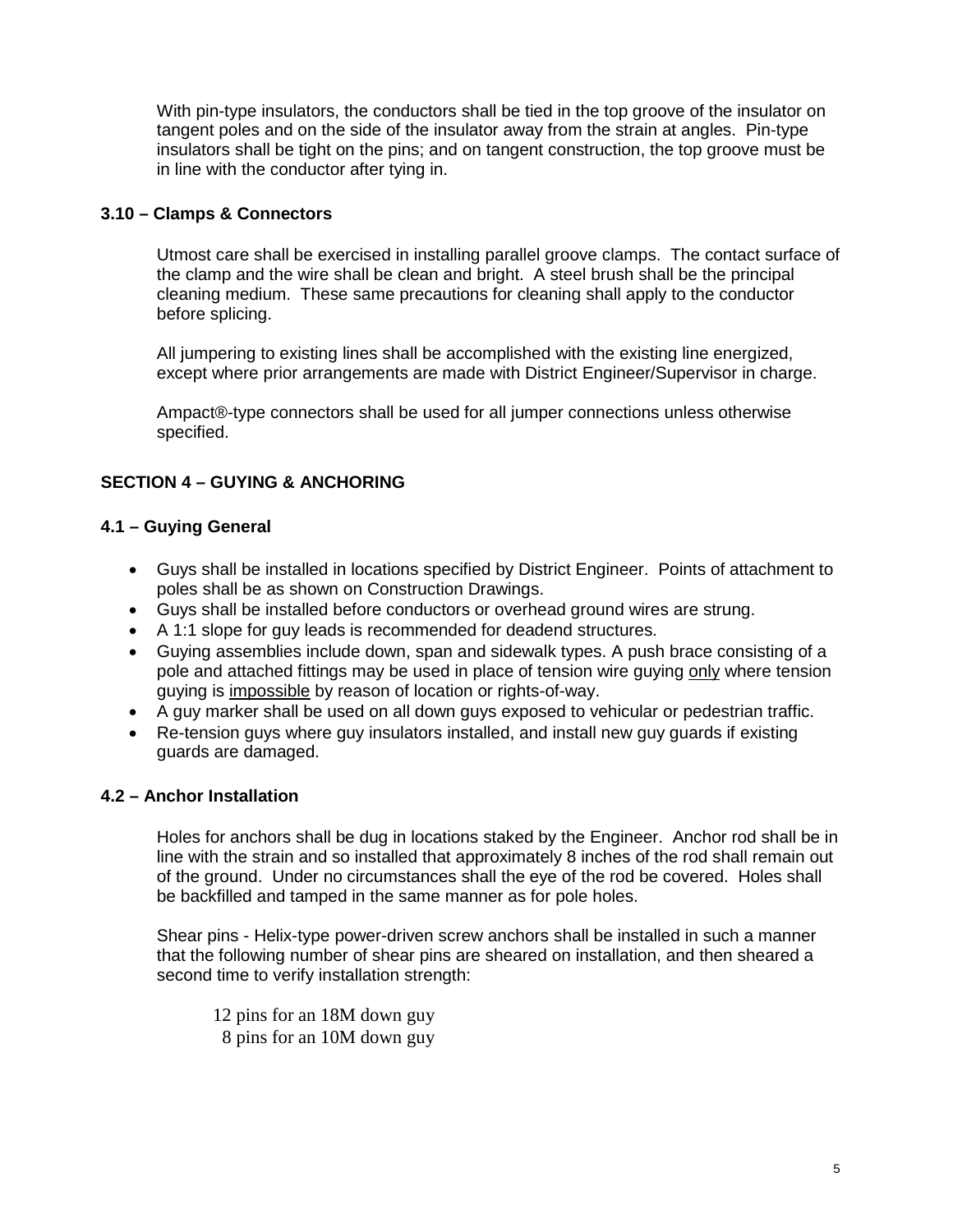Anchor Extensions - In no case will more than one 7-ft. and two 3-1/2 ft. extensions be used. If the extensions are used and the required number of pins are not sheared, anchor and rods shall be removed and a larger size anchor shall be installed.

Anchor Selection - . If soil conditions do not allow screw anchor to be properly installed, a deadman anchor, as determined by the District Representative, will be installed. Retension guys where guy insulators installed and install new guy guards if existing guards are damaged.

# <span id="page-7-0"></span>**SECTION 5 – TRENCHING: EXCAVATION, BACKFILL, & SHORING**

# <span id="page-7-1"></span>**5.1 – General**

<span id="page-7-4"></span>It is the intent that the primary, secondary, telecommunications, and illumination conductors/conduits be placed in a common trench, insofar as practicable. Trench widths shall not be less than as shown on the plans, and not wider than practicable for the installation. Trench depths shall be sufficient to provide the minimum cover from the top of the conduits to the surface of the ground as shown or directed in the Specifications

Any area where District personnel must enter the trench shall be excavated in accordance with chapter 296-155 WAC of the Washington State Safety Code. In general the code requires that excavated material be at least 2' from the edge of the trench and that any trench over 4' deep be sloped, shored, sheeted, or otherwise adequately protected.

### <span id="page-7-2"></span>**5.2 – Specification Drawing**

The trench shall be excavated to the specifications shown on *drawings #3, #4*, unless otherwise approved by a district representative. *See Drawing #4b* for trench excavation layout and typical separation to communication and water utilities for subdivision lots.

### <span id="page-7-3"></span>**5.3 – Excavation & Backfill**

The bottom of all trenches shall be smooth; uniform; and free of all loose rock, stone, other sharp objects, and foreign material, hand-fill where large rocks are encountered and as directed by the District Representative.

The initial six (6) inches of fill over conduit shall be sand, carefully selected from excavate materials and placed with due care to prevent damage or as approved by District Representative.

Where needed, trenches having abrasive bottom characteristics, or where conduits are racked into a multilevel duct bank, three (3) inches of sand cushion below the duct bank and three (3) inches of sand cover above the duct bank shall be used in addition to the normal backfill.

All excess excavated material from all trenches shall be loaded and removed from the site without contaminating existing finished subgrade material.

No trash, including food waste, food containers, and construction materials, will be placed in trenches.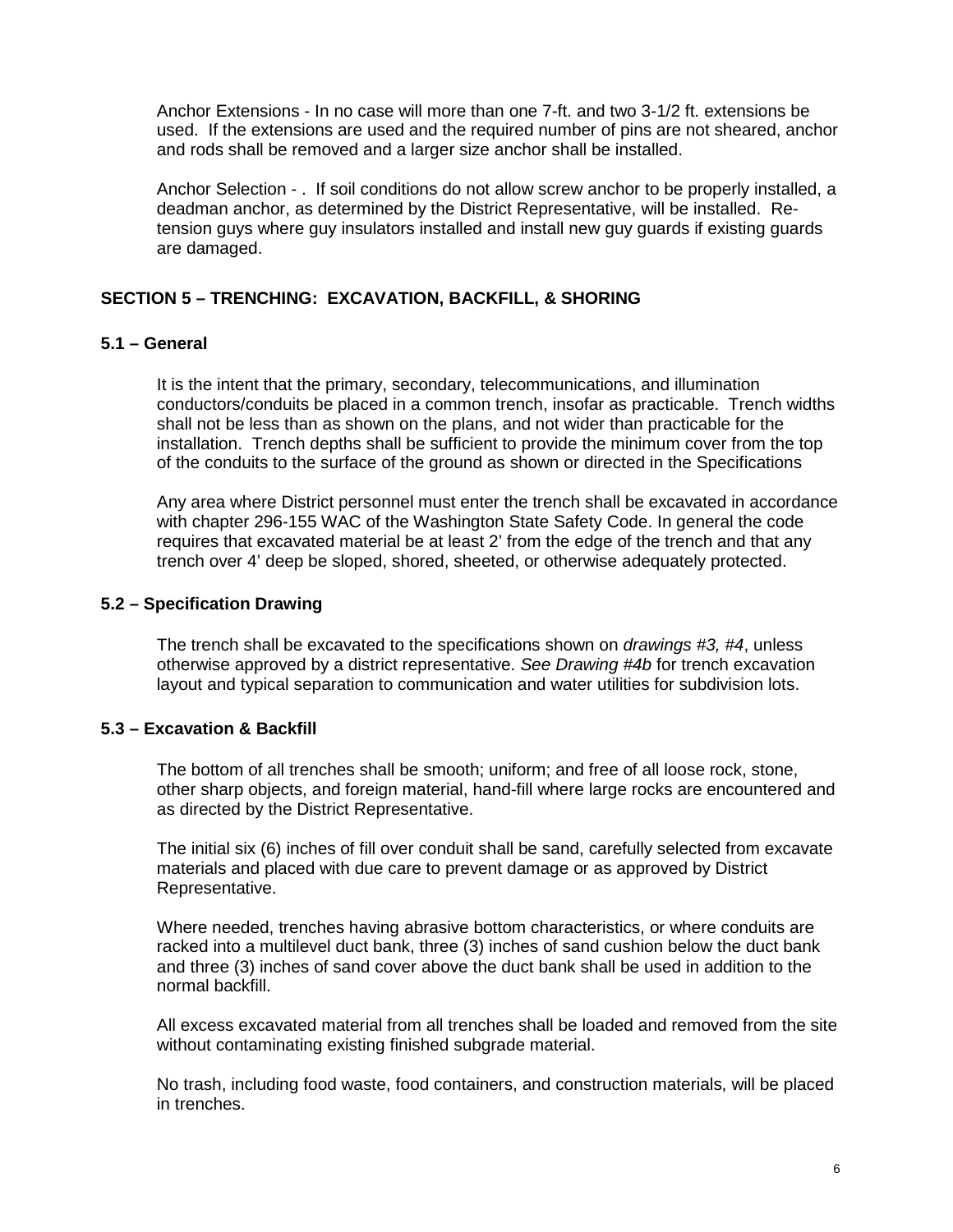# <span id="page-8-0"></span>**5.4 – Backfill Material**

Backfill material shall be required for the main line trench under existing or future pavement where 95% compaction cannot be maintained

### <span id="page-8-1"></span>**5.5 – Compaction**

All trenches will require mechanical tamping with suitable impact vibrator (wacker) and/or impact vibrator attached to the backhoe. Compacting with the backhoe's bucket may only be used on the finish grade. Mechanical tamping shall be done in accordance with the District Specifications or as directed by the Engineer. A typical trench will require mechanical compaction in 3 lifts.

### <span id="page-8-2"></span>**5.6 – Road Crossings**

All open-cuts to road crossings or driveways shall consist of the following: (See Drawing #5 for dimension details)

- Control Density Backfill (CDF) under all roads, including road shoulders, shall be coordinated and installed.
- Contractor shall provide steel plate shall be placed over all open-cuts overnight.
- If asphalt plant is closed, periods of construction performed during winter months, remove three (3) inches of CDF and install cold-mix asphalt. The installation of the cold mix shall be performed no later than one (1) week after the CDF has been installed.
- If asphalt plant is open, install patch as approved.

### <span id="page-8-3"></span>**SECTION 6 – VAULTS/PRE-CAST CONCRETE & FIBERGLASS STRUCTURES**

#### <span id="page-8-4"></span>**6.1 - Excavation, Drainage, & Bedding**

All structures shall be placed on a minimum of six  $(6)$  inches of  $\frac{3}{4}$ " minus crush rock or equivalent, compacted and tampered, extending a minimum of twelve (12) inches beyond the edge of the structure on undisturbed soil. Large rocks or other obstructions in the bottom of the excavation, which may cause damage to the structures, shall be removed and not used as backfill material.

Excess material obtained from structure excavation shall be removed from the construction area and disposed of by the Contractor.

### <span id="page-8-5"></span>**6.2 - Backfill & Final Grade**

Excavated material, if approved by District personnel, may be used as backfill. All other material will be subject to approval by a district representative. Bedding material shall be placed in sufficient quantity to protect the conduit. The typical requirement is 6"-inches above the conduit.

Mechanical tamping is required at all installations of the electrical structures.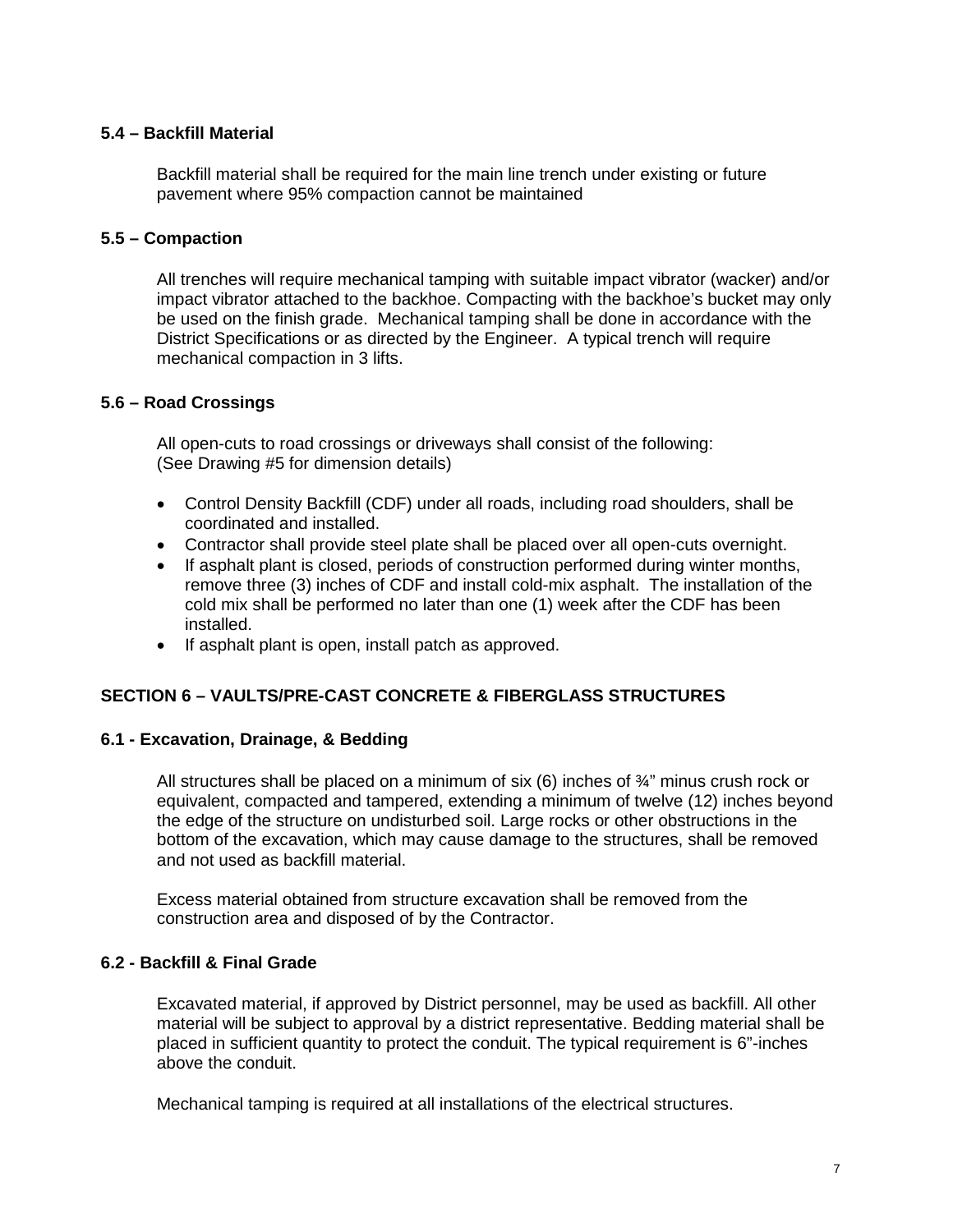Final grade: The elevation differences between the top of the slab and the final grade

| <b>TYPE OF FINAL SURFACE</b> | DISTANCE BELOW TOP OF SLAB |
|------------------------------|----------------------------|
| LANDSCAPED                   |                            |
| <b>PAVED SURFACE</b>         |                            |

### <span id="page-9-0"></span>**6.3 - Knockouts**

All knock-outs should be grouted where conduit enters vault and the interior side should be finished smooth/flat.

### <span id="page-9-1"></span>**6.4 - Base & Lid Assembly**

Apply mastic tape between each vault section. (See Drawing #6)

### <span id="page-9-2"></span>**6.5 - Conduits & Cable Racking**

- All conduits entering the vault should consistently enter the exterior "left hand side" knockouts to facilitate "clockwise lay" of cable in the vault.
- All interior ends of conduits should be terminated with bell ends to protect conductor casing.
- All inactive conduit ends shall be closed with appropriate duct plugs to provide a reliable barrier against liquids, gases, dirt, silt and small animals.
- Conduit that are active with conductor, shall be sealed with conductor multi-cap and/or insulating foam.
- Prior to backfill material added, a uni-strut with 2 piece clamps or equivalent should be used to support conduit extending from the knock-out.
- All conduits within the vault should be secured to stanchions racks with tie clips.

### <span id="page-9-3"></span>**6.6 - Grounding**

Each vault piece is shall be bonded together using grounding lug and appropriate conductor size and material. (*See Drawing #6*)

#### <span id="page-9-4"></span>**6.7 - Termination/Elbows**

All termination elbows shall be identified and labeled to districts policies. (*See Section 9*)

#### <span id="page-9-5"></span>**6.8 - Housekeeping**

Inside of vaults shall be kept free of all lose materials including rocks, dirt, paper, discarded conduit materials, nuts and bolts, and all garbage.

### <span id="page-9-6"></span>**6.9 - Plant Number & Identification**

A red marking stake shall be driven into the ground below all grade vaults. (see labeling section for complete labeling instructions)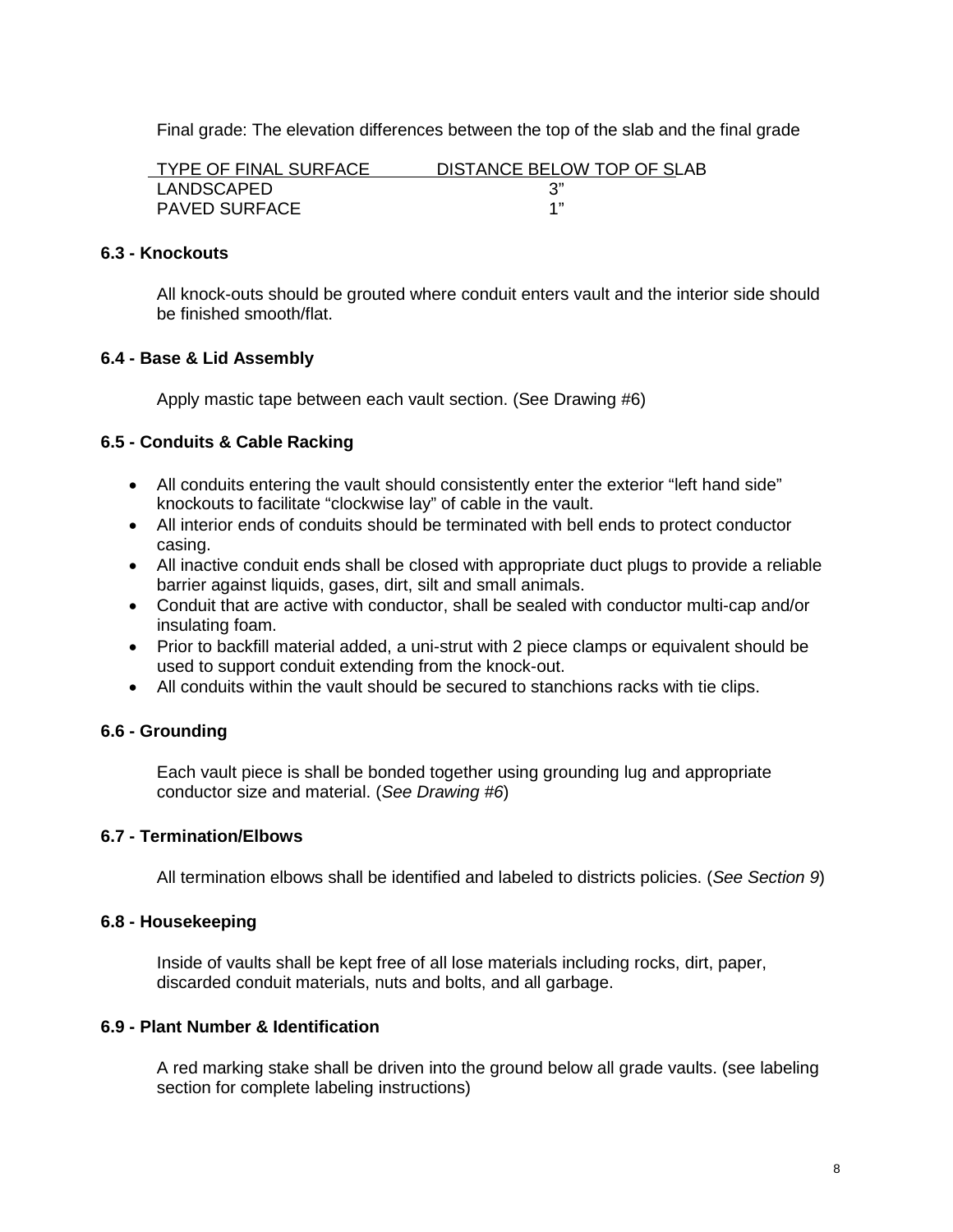# <span id="page-10-0"></span>**SECTION 7 – PRIMARY UNDERGROUND**

# <span id="page-10-1"></span>**7.1 – Trenching –** [SEE SECTION 5 FOR DETAILS](#page-7-4)

# <span id="page-10-2"></span>**7.2 – Conduit & Cables**

Glue all PVC conduit joints according to manufacturer's instructions. Keep inside surfaces clean. Use cleaning mandrill prior to cable installation if necessary. Separate vertically arranged "crossings" by 12 inches of fill. Seal ends ("Jack Moon" seals at risers).

### <span id="page-10-3"></span>7.2.1 Cable Handling

• Store and transport all reels on flanges – not lying flat on side.

### <span id="page-10-4"></span>7.2.2 Cable Installing

- Pull using steel cable or pulling tape that will not "cut through" wall of PVC elbow.
- A dynamometer shall be used to ensure pulling tension does not exceed 1,000 pounds.
- Make smooth bends in cable.
- Use lubricant liberally.
- Seal ends of cable to keep moisture out of cable during construction.
- If basket grips are used for pulling, cut the pulling end of the cable well behind the area covered by the grip and discard the "spoil."
- De-reel from top of revolving reel.
- Make smooth bends in cable.
- Install temporary guides, tubes, sheaves, etc. as necessary to prevent cutting of cable on sharp edges.
- Use duct end-bells, conduit bushings, and rack saddles to prevent abrasion.
- Do not drag cable over sharp objects or allow cable to be driven over.
- Phases to be identified by end tags or color-coded tape.
- Installed cable shall not be tested via HIPOT.

### <span id="page-10-5"></span>**7.3 – Elbow & Termination**

- Install elbows according to manufacturer's instructions use appropriate cleaning solvents.
- Nicks or scratches in the cable need to be buffed out with 240-grit nonconductive abrasive cloth.
- Wipe clean with solvent-dampened lint-free cloth. Do not pour solvents over cable.
- Use manufacturer's recommended crimping tools for all connections.
- Aluminum conductor shall be cleaned and brushed with oxide inhibitor in preparation for connector installation.
- Excess inhibitor shall be removed.

### <span id="page-10-6"></span>**7.4 – Cabinet Installation & Clearances**

All padmount junction boxes, transformers, fuse and switch cabinets shall be installed to allow access by District personnel and vehicles. The opening side of the device must have a minimum of 10 feet of clearance from any obstructions. (*See Drawing #2*)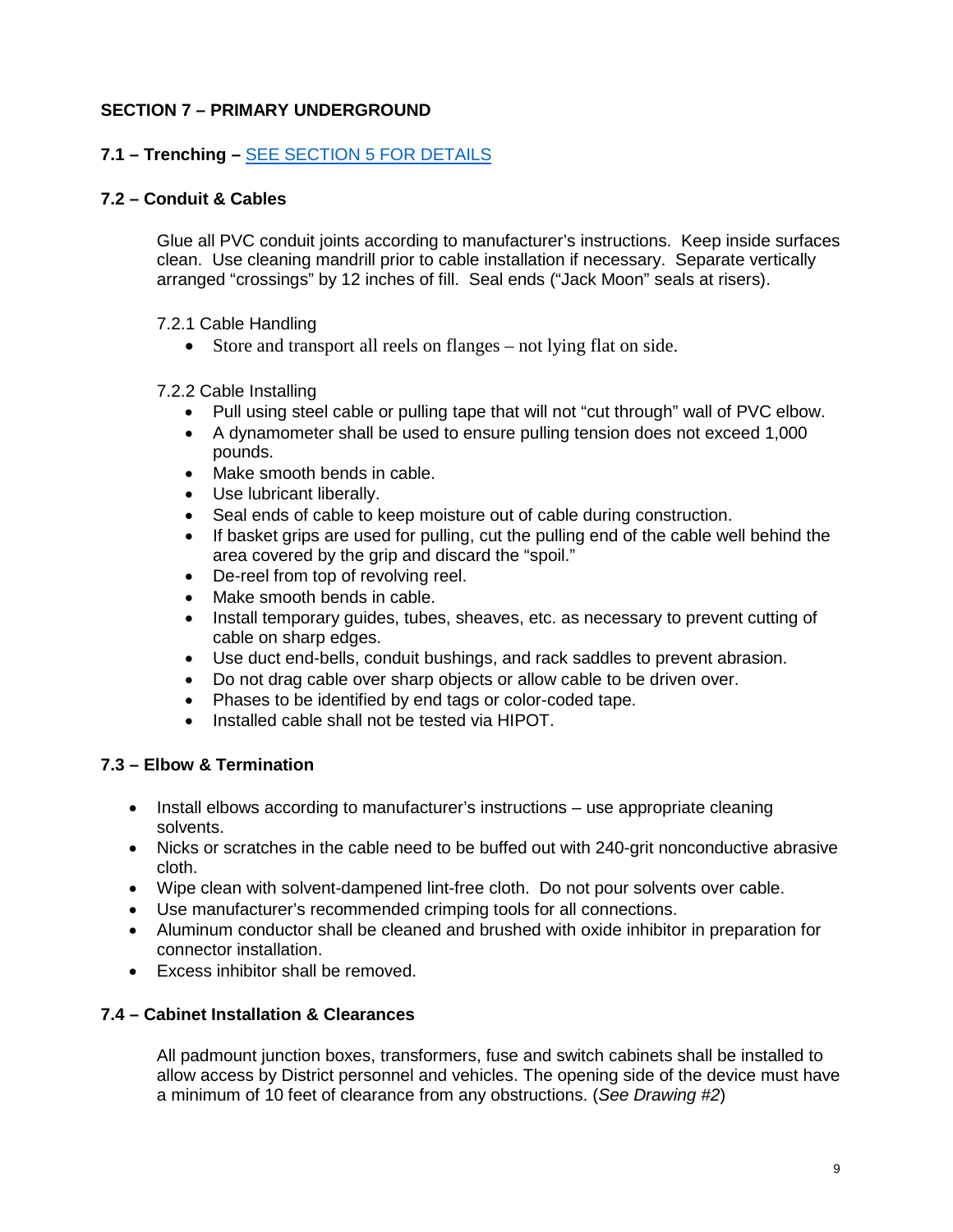# <span id="page-11-0"></span>**SECTION 8 – GROUNDING**

### <span id="page-11-1"></span>**8.1 – Overhead**

All new primary distribution poles shall have a pole ground installed. Ground rods, minimum size 5/8" x 8', shall be driven (8) eight feet deep next to poles.

Ground rods shall be driven next to poles in accordance with District specification contained herein unless otherwise specified.

### <span id="page-11-2"></span>**8.2 – Transformers & Line Devices:** See construction assembly drawings for details.

<span id="page-11-3"></span>**8.3 – Padmount:** See construction assembly drawings for details.

### <span id="page-11-4"></span>**SECTION 9 – LABELING**

### <span id="page-11-5"></span>**9.1 – Pole Numbers:** *(See Drawing 7a)*

Use 1" aluminum, black on yellow numbers mounted in black plastic holders attached with 1-1/2" copper nails, four per holder.

### <span id="page-11-6"></span>**9.2 – Plant Unit Numbers:** *(See Drawing 7b & 7c)*

Shall consist of 10 digits; the first four (4) digits are the township and range, mounted in a four character holder. The last six (6) digits, corresponding to the map numbers, are mounted below in a six-character holder.

### <span id="page-11-7"></span>**9.3 – Pad mounted transformers, primary pedestals, equipment cabinet, & vaults** *(See Drawing 7d)*

Use 1" aluminum, black on yellow numbers mounted in aluminum holders attached with pressure sensitive foam adhesive. Surface shall be cleaned with solvent (cable cleaner), dried, and holder applied in temperature between 40 and 70 degrees Fahrenheit. If surface is cold and/or wet, the cabinet may be carefully heated with a propane hand torch.

#### <span id="page-11-8"></span>**9.4 – Structures, Switching, or Protective Equipment** *(See Drawing 7a)*

Use 3" aluminum, black on yellow numbers mounted in aluminum holders attached with 1- 1/2" copper nails, four per holder.

#### <span id="page-11-9"></span>**9.5 – Underground Sectionalizing Numbers** *(See Drawing 7a)*

The general objective is to be able to identify a cable at any part of the operation and be able to know the location of the next operating point where the cable could be finalized.

Numbers shall consist of six digits corresponding to the map number and an additional tag identifying, "*To Riser*", "*To Trans*", "*To Junct*" mounted in a seven character black plastic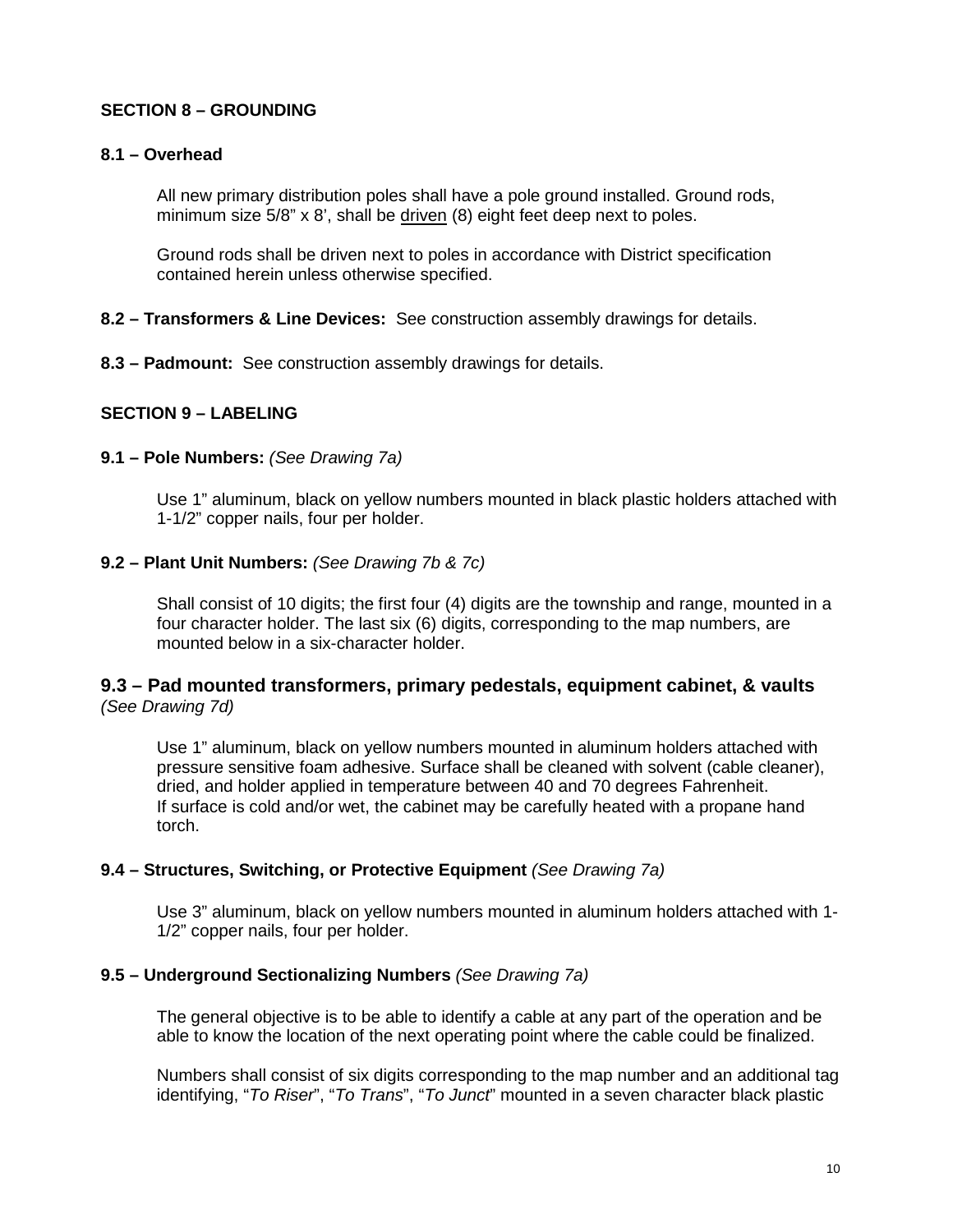holder, attached to the cable using two uv resistant black tie wraps. The number identifies the plant unit number at the opposite end of the cable.

When more than one cable having the same source plant unit are located in one plant unit, the "*To Riser*", etc., Tags shall be black on red, blue and white. If cables located in one plant unit have different source plant units, The "*To Riser*", etc. tag shall be black on yellow.

When multiple cable/conduit runs exist between common vaults, riser or switch cabinets, add a four-character holder mounted end to end to each cable with black on yellow tag identifying "*To Riser*", etc. followed by a circuit number beginning with #1. The riser will also have a four-character holder with circuit/conduit number.

Red, Blue, and White shall be used only to identify the cables with their source and not phasing.

Crew persons will assemble all numbers appropriate holders.

When inserting equipment in existing systems, it will be necessary to go to adjacent operating points and install tags as appropriate.

When installing color-coding to identify multi-phase conductors, crews shall "Ring Out" to prove identity.

Underground system shall not be left energized and placed in operation unless equipment and cable tagging is installed and has been verified as being accurate.

#### <span id="page-12-0"></span>**9.6 – Underground Sectionalizing Numbers** *(See Drawing #7a)*

The substation cable ends shall be tagged as defined in paragraph two (2) and (3)  $-$ "underground sectionalizing numbers" above. The pole risers or vault end shall be labeled "Line A", "Line B", etc., to match station riser followed by black on red, blue and white tag "To STA". The protective device number may be substituted for "Line A", Line B", etc. designation, (ex. B4230 followed by black on red, blue or white "To STA") when substation end terminates in pad mounted enclosure with no line designation.

#### <span id="page-12-1"></span>**SECTION 10 – DRAWINGS**

Drawings contained here illustrate items of text for typical installation, as they do not cover every possible situation and/or "one of a kind" installations. All installation must comply with NESC specifications and all regulations governed by federal, state, county and district regulatory bodies.

Consult with District Engineer and all necessary specifications prior to installation.

See **Exhibit L** – General Installation Specs Drawings for the drawings below.

| Drawing # | <b>Description</b>                               |
|-----------|--------------------------------------------------|
| 1 A       | <b>Vertical Clearances</b>                       |
| 1R        | Clearance to buildings                           |
| 1C        | Vertical Clearances between conductors and wires |